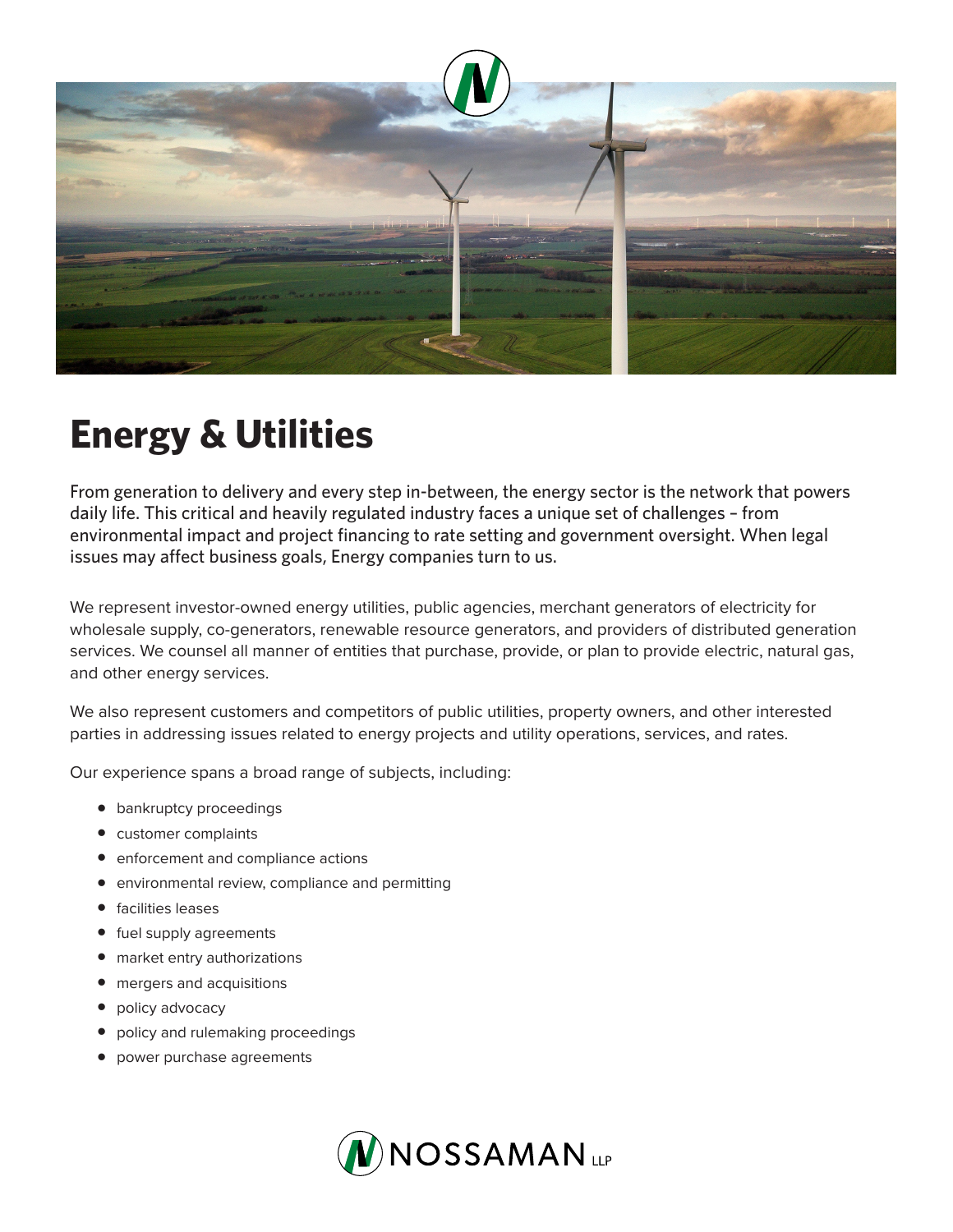- procurement of electric supplies and services
- rate cases
- regulatory matters
- transactional matters
- utility relocations

## **RENEWABLE ENERGY PROJECTS**

Climate change and the associated push to reduce carbon emissions have spawned a number of legal and public policy initiatives focused on renewable energy resources.

We have extensive experience before the United States and California legislature, California Public Utilities Commission, California Energy Commission, and California Air Resources Board with regard to renewable energy projects. Our experience includes significant work with respect to California's Renewable Portfolio Standard (RPS) and AB 32 GHG emission reduction plan. In addition, we represent clients during rulemakings or board votes on stationary and non-stationary sources of carbon emissions and on issues specific to landfill, wastewater treatment, and biosolids disposal. We work on renewable, energy efficiency, and biosolids conversion projects and have appeared before the CPUC and CEC to obtain funding through existing state programs to offset costs of capital expenditures associated with renewable energy, energy efficiency, and water recycling programs.

We are knowledgeable on the "cap and trade" system for carbon emissions and carbon credits including the trading system being implemented by the Climate Action Registry for the western United States, and the recommendations for a cap and trade system contained in the Energy Bill passed by the U.S. House of Representatives.

These efforts include, among others, renewable energy portfolio standards ("RPS") that require utilities to obtain significant percentages of their energy supplies from renewable resources, and self-generation technologies that allow consumers to produce their own electricity and to sell excess electricity back to the public grid. These initiatives, together with the commitment to and support of clean energy technologies by the Federal and state governments, have combined to make solar energy one of the most promising clean energy technologies of the present and the future.

Nossaman is able to assist consumers, commercial real estate owners, developers, equipment manufacturers, renewable energy generators, and utilities with the development, project financing, implementation, and operation of all types and sizes of solar energy projects. We have the knowledge and expertise to:

- Provide general legal advice with respect to photovoltaic, thermal-based, and other types of solar projects for residential uses, commercial and government buildings, and large utility scale projects.
- Assist with the project financing of solar energy projects, including advice on solar investment tax credits, California Solar Initiative support, and other government incentives necessary for viable solar projects.
- Negotiate and document transactions including project financing, equipment purchases, installation and operating agreements, site and system leases, power purchase agreements, power sales to utilities, and sales/ purchases of existing solar projects.
- Provide advice on renewable energy credits and the role of solar projects in carbon emission cap and trade systems.